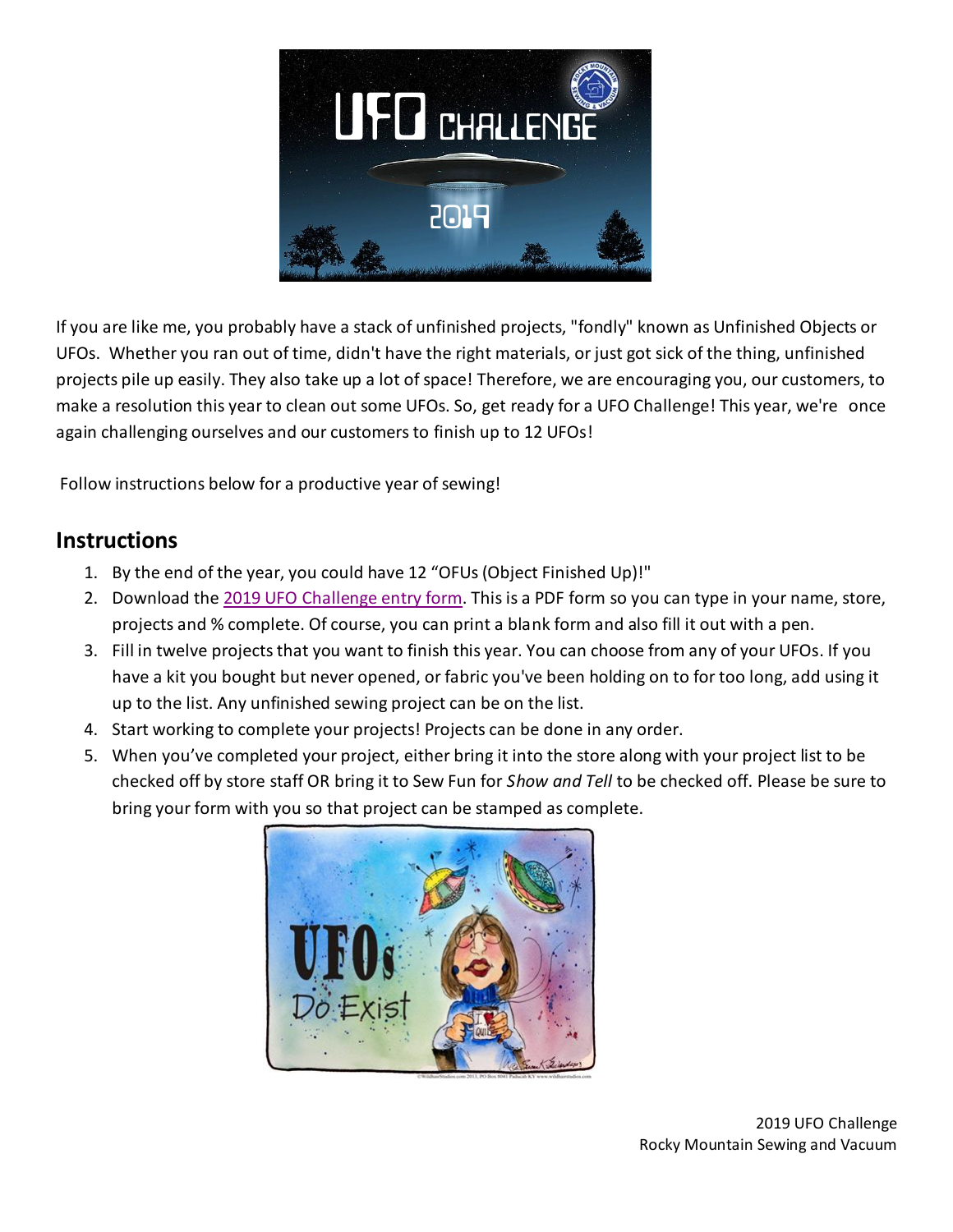### **Rules**

- 1. Definition of Complete: ALL DONE! That object is an OFU (Object Finished Up).
- 2. A project can be any type of sewing project quilting, fashion, craft, home décor, etc.
- 3. A UFO project can be at any stage of completion, including "not yet started". Ideally is should be a project that you have started, but could also be something you have been meaning to start, and likely have most of the materials already.
- *4.* You must be a Sew Fun member to present your completed projects at Sew Fun meetings. You can join Sew Fun at any time.
- 5. You are responsible for keeping track of your list and for bringing your list to your local store with your completed projects.
- 6. Contest is conducted at each store separately.

#### **Grand Prize Raffle Tickets**

- 1. You will receive one raffle ticket for the grand prize drawing for each completed project up to a total of 12 projects. If you present your OFU (object finished up) at Sew Fun you will receive an additional raffle ticket. If you cannot show your completed project, bring your completed project (or a picture of it) to your local Rocky Mountain Sewing and Vacuum store and have your finished project checked off by store staff . You will receive one raffle ticket for that.
- 2. If you complete 12 projects, you will receive one additional raffle ticket .This additional ticket will be awarded at the December 2019 Sew Fun Open Houses.
- 3. These criteria and rules along with a entry form can be downloade[d here.](https://www.rockymountainsewing.com/wp-content/uploads/2018/01/UFO-Contest-Rules-customers-1.pdf)

## **The Grand Prize**

- 4. We will award a grand prize at each store at the December, 2019 Christmas Sew Fun Open Houses.
- 5. Winners of the grand prizes will be determined by random drawing of names of those entered as projects were completed.
- 6. Winners of the grand prizes need not be present at the Christmas Sew Fun Open House to win.
- 7. Only one grand prize per person, even if they have raffle tickets entered at multiple stores.

# **The Grand Prize Drawing winner at each store will receive a \$500 gift card to Rocky Mountain Sewing and Vacuum.**